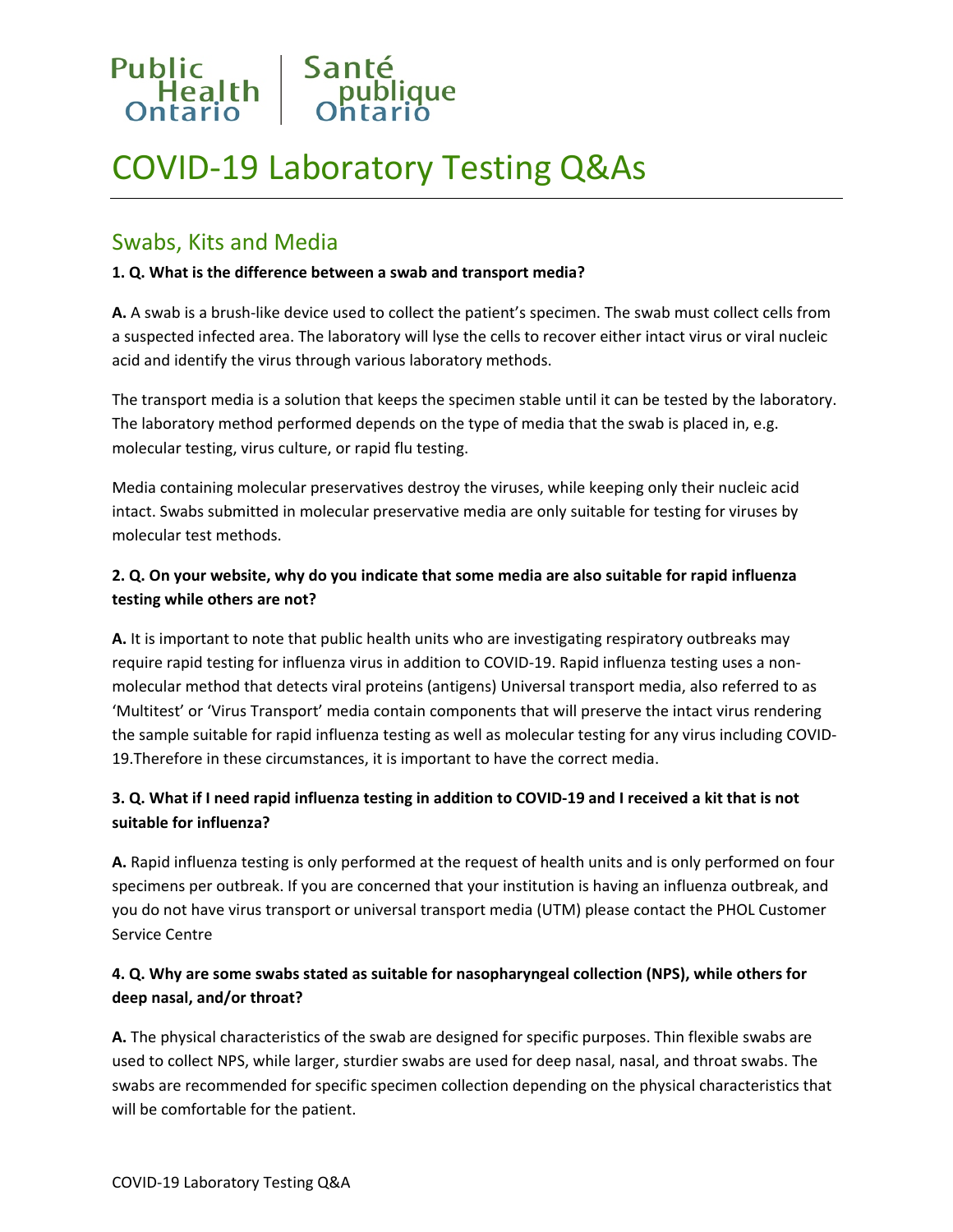#### **5. Q. Are the swabs I received suitable to detect COVID-19?**

**A.** The Infectious Diseases Society of America (IDSA) suggests collecting nasopharyngeal, or midturbinate or nasal swabs for SARS-CoV-2 RNA testing in symptomatic individuals with upper respiratory tract infection (URTI) or influenza like illness (ILI) suspected of having COVID-19.

While NP swab collection is widely used and the primary specimen type for commercial direct SARS-CoV-2 test platforms, based on current available evidence, clinical practice, and availability of testing resources, the IDSA believes there are comparable alternative methods for sampling the nasal passages.

#### References:

- <https://www.idsociety.org/practice-guideline/covid-19-guideline-diagnostics/> (Recommendation #3)
- [https://www.idsociety.org/globalassets/idsa/practice-guidelines/covid-19/diagnostics/table-](https://www.idsociety.org/globalassets/idsa/practice-guidelines/covid-19/diagnostics/table-3.png)[3.png](https://www.idsociety.org/globalassets/idsa/practice-guidelines/covid-19/diagnostics/table-3.png)

#### **6. Q. When I order collection kits, I do not always receive the kit that I ordered.**

**A.** Due to global shortages, our laboratory leaders are working diligently to secure suitable swabs and collection kits so that testing is not interrupted. You may receive various combinations of swabs and transport media depending on what is available to fulfill orders. You will receive kit instructions with links to visual diagrams to illustrate how to collect specimens. The instructions will also indicate if the collection media is suitable for molecular and other types of test methods.

PHOL performs sterility evaluations on all swabs to ensure they are safe to use for the patient. We also perform evaluations to determine if the swabs are able to recover human cells. Only swabs that pass sterility and recovery evaluations are approved for distribution.

#### **7. Q. Is there a minimum age limit on the swabs, or can they be used for any age person?**

**A.** We do not have age limits on any swab. If the swab fits in the nose, it can be used as directed.

## **8. Q. Is the pediatric swab (Copan CA56750CS01) supposed to be used only on pediatric patients? If so, what would be the age recommendations for this?**

**A.** The Copan CA56750CS01 swab can be used for pediatric patients, but so can the other swabs. There is no age recommendation, but it is expected to be used on pediatric patients. However is not appropriate for use on neonates as it is too wide for this age group. There are limited numbers of Copan CA56750CS01 available.

## **9. Q. If a pediatric swab is not available, can the practitioner choose an alternative site for a pediatric client? For example, choose deep nasal when the swab is an NPS.**

**A.** Yes, an alternative site such as nasal or deep nasal can be used, as long as the swab tip fits in the patient's nose. Alternatively a throat collection can be done.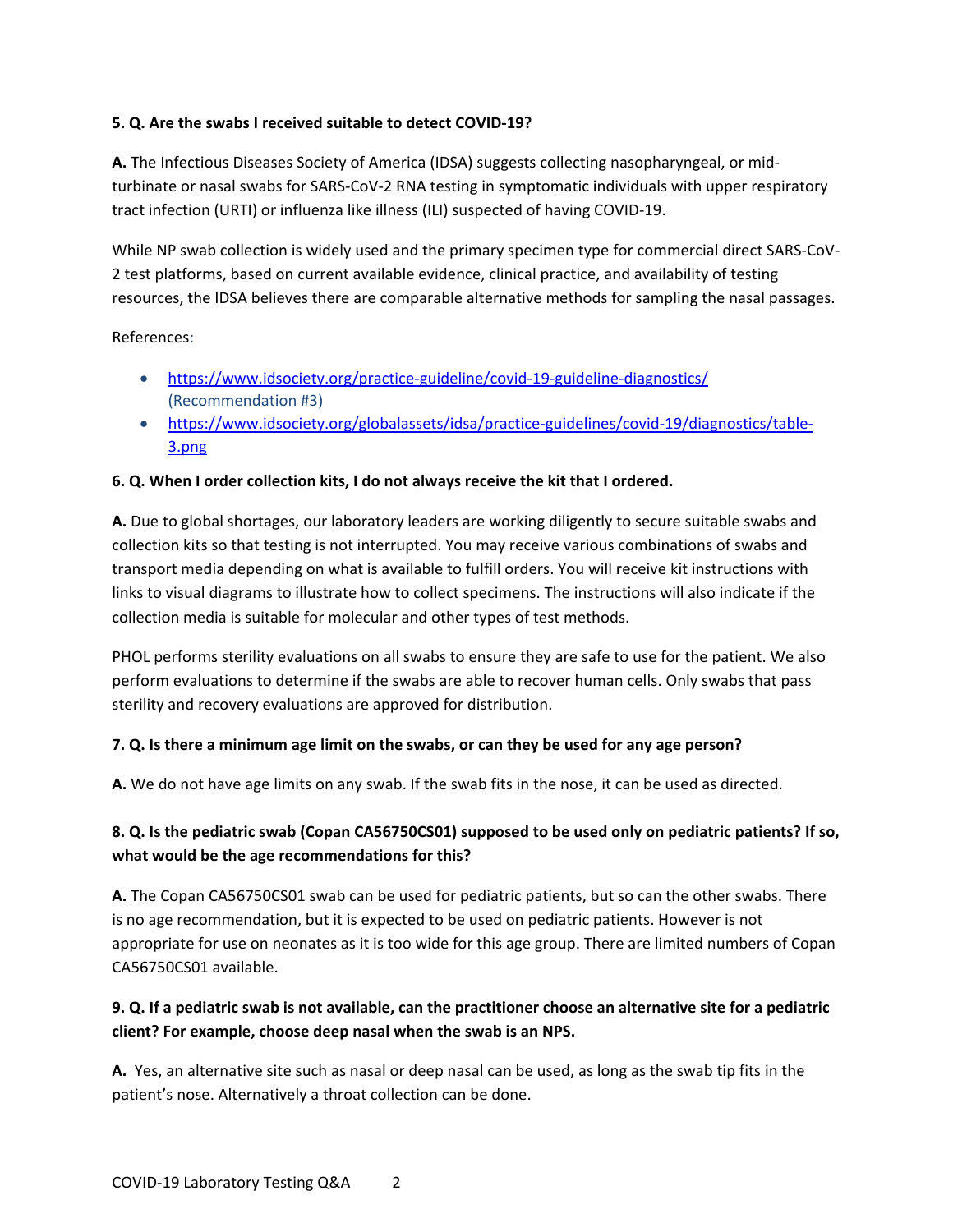#### **10. Q. Can adult patients choose an alternative site even though the swab is an NPS?**

**A.** For best sensitivity an NPS swab should be used for NPS collection, however nasal or deep nasal collection is also acceptable if NPS can't be performed.

# Testing Results and Performance

#### **1. Q. What is the test performance of the PCR assay in use at PHO Laboratory?**

**A.** PHO Laboratory validated the PCR assay currently in use in close collaboration with the National Microbiology Laboratory (NML), Canada's reference microbiology laboratory. We have excellent concordance with NML from the parallel testing done with them at set up, which included a large number of negatives (over 100) and positives (over 20). The sensitivity and specificity of the assay, comparing to NML as the gold standard, is close to 100%.

However, there are many commercial and laboratory developed assays being released and used in Canada, and it is not possible to compare assay performance with every one of them. It is expected there will be some variance in performance if multiple assays are compared to each other, especially around the limit of detection of the individual assays. Parallel testing with the commercial kits in use so far shows similar performance with the assay in use at PHO Laboratory.

More information on the testing done at PHO Laboratory from our COVID-19 Test Information Sheet: [https://www.publichealthontario.ca/en/laboratory-services/test-information-index/wuhan-novel](https://www.publichealthontario.ca/en/laboratory-services/test-information-index/wuhan-novel-coronavirus)[coronavirus](https://www.publichealthontario.ca/en/laboratory-services/test-information-index/wuhan-novel-coronavirus)

#### **2. Q. What is the positive predictive value of COVID-19 PCR assays?**

**A.** In general, the positive predictive value of COVID-19 PCR assays is excellent, and approaches 100%. At PHO Laboratory, we know this, as we are able to generate viral sequence from samples that are positive provided the viral copy number is not near the limit of detection of the assay.

#### **3. Q. To what degree are the reverse transcriptase polymerase chain reaction techniques used for COVID-19 testing standardized in laboratories across Canada?**

**A.** There is some variability in assays used across Canada. PHO Laboratory currently uses the same assay as the National Microbiology Laboratory, Canada. There are many commercial assays that have been released and are now being used in hospital and community laboratories, and have been introduced at PHO Laboratory to increase testing capacity. Overall, early information suggests that the performance of the different assays is similar. The Canadian Public Health Laboratory Network (CPHLN) is has conducted an evaluation of several of the different assays being used and has found that the assays in use are of similar analytical sensitivity (they have similar lower limit of detection). This information has been summarized and will be submitted for publication.

#### **4. Q. What is the sensitivity, and how often is the COVID-19 test false negative?**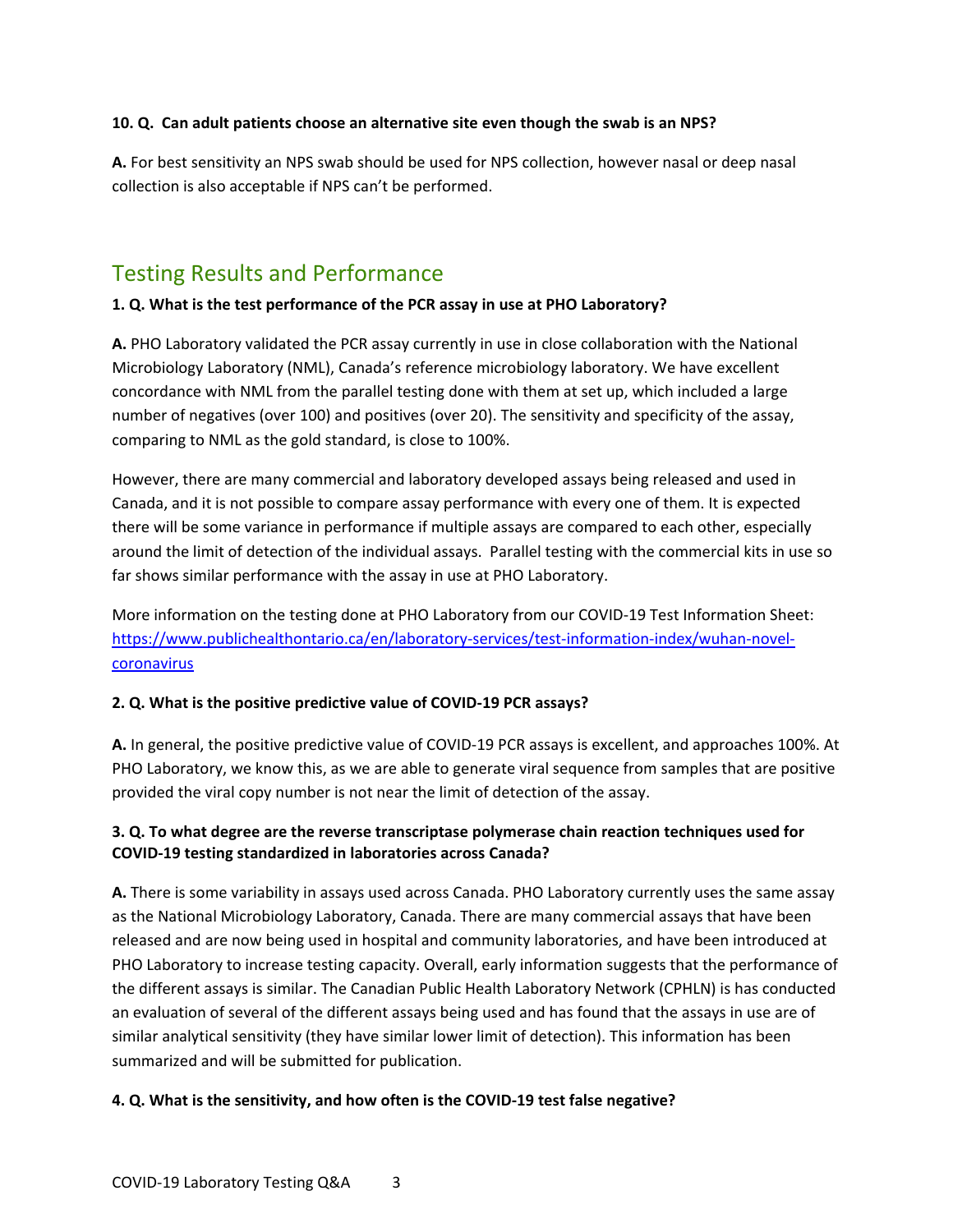**A.** It is hard to answer this question objectively on how many false negatives there are, as the only way to know is to retest patients who are initially negative, or retest a large number of the same samples with a different assay.

Several studies with small sample sizes have been published, and have estimated that the first test done has a sensitivity of 70% to 90% for detecting SARS-CoV-2.

When PHO Laboratory set up the assay, close to 200 patients were retested at The National Microbiology Laboratory (NML) and got almost identical results, giving a specificity of over >99%. False positive results were not observed (see Q2). However, NML use the same assay for testing as PHO Laboratory, and ideally, it would be compared to a different assay, which tests for a different gene target to more thoroughly evaluate for false negative results.

A preliminary review of PHO Laboratory data for patients tested by nasopharyngeal swab (NP) and/or throat swab between January 11 and April 14 has been conducted. Other specimen types were not included in the analysis (bronchoalveolar lavage, endotracheal aspirate, lung tissue).

a) Based on 569 positive patients (defined as having any 1 test positive over multiple testing episodes) who had more than 1 swab collected and were positive on at least one sample, the first PCR test has a sensitivity of 85% for detecting COVID-19 - 484/569 were positive on first testing episode, while 85 were negative on the first testing episode, and became positive on a second or subsequent testing episode.

b) Among 4220 patients who were negative on their first testing episode, and subsequently retested, only 85/4220 (2.5%) flipped from negative to positive. This gives a negative predictive value (NPV) of the first test of 97.5% (3335/3420).

Note that the subgroup of patients that were retested may not be the same as those patients that only get one test and never get retested. A high proportion of these may have been tested in suboptimal conditions initially e.g. if they were asymptomatic.

It is presumed that the large majority of patients included in this analysis were symptomatic. The sensitivity in patients with milder forms of illness, including asymptomatic patients, is likely very different, and has not been well elucidated. Available data suggests that patients with more severe illness have higher viral loads than those with milder illness.

When testing asymptomatic patients, a negative test does not rule out infection, as it could be early in the incubation period before the virus is actively replicating at a level that can be detected by PCR assays. At this time, there is not enough data to know the sensitivity, specificity, and predictive values of testing in asymptomatic persons. This would require testing a large cohort of patients, and adjusting these values for the day within the incubation period that the person is tested at. This would also require a large cohort of patients tested in a controlled fashion, with clinical follow up and repeat retesting at intervals.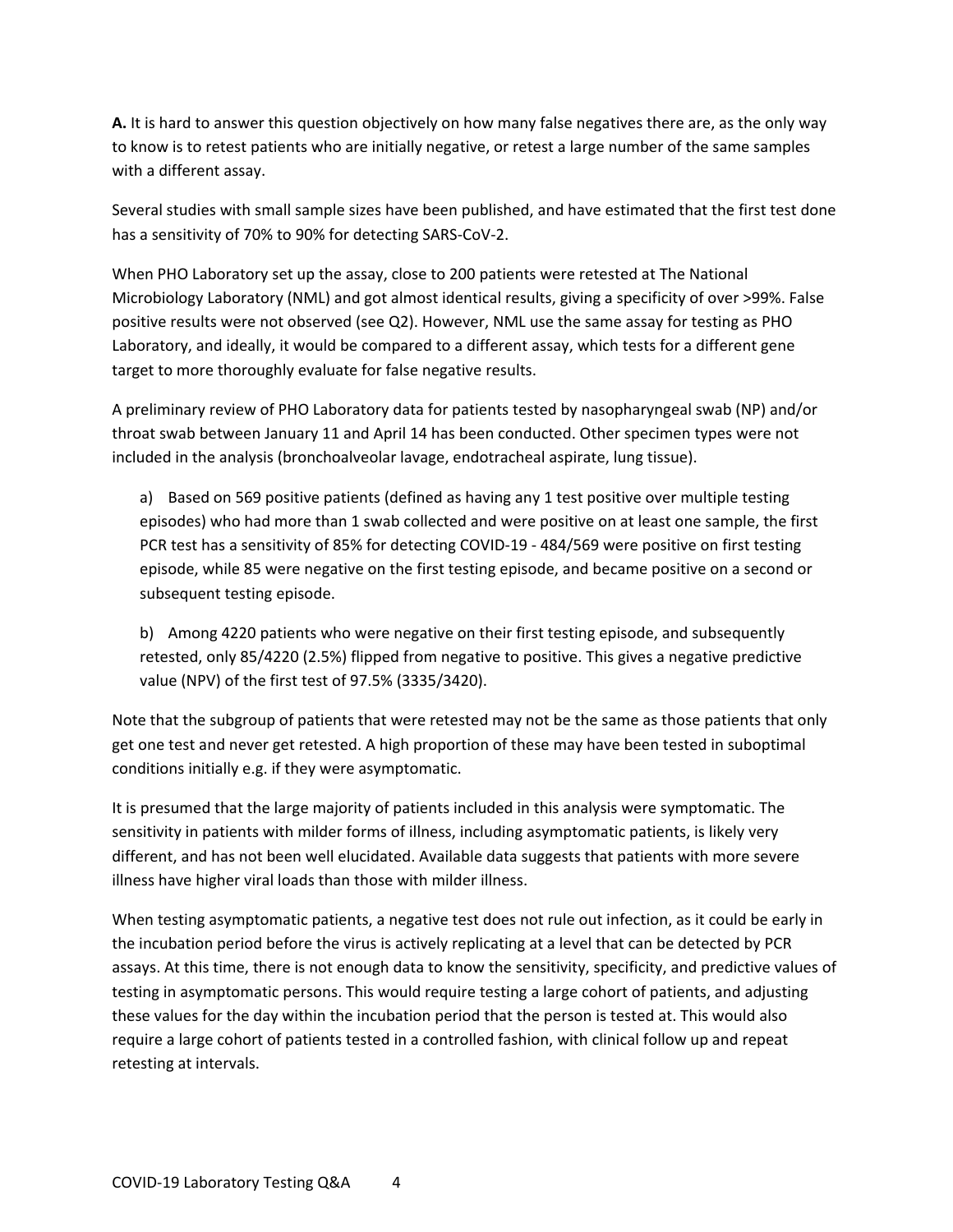# **5. Q. What is the incidence of false positive COVID-19 tests? What is the cause of this and what is done to minimize this from occurring?**

**A.** Based on PHO Laboratory data, we are aware that the incidence of false positive tests that are later corrected is extremely low. The exact incidence for the province is not known, as individual reports that are corrected do not require notification.

As of May 23, 2020, PHO Laboratory has detected false positive SARS-CoV-2 results on approximately 20 occasions among over 228,000 specimens tested to date for COVID-19, with ~11,000 specimens testing positive. This represents a false positivity rate of less than 0.01% (specificity of >99.99%), which is well beyond performance targets for a laboratory test, even acknowledging there may be some false positive tests that are not detected.

In general, the positive predictive value of COVID-19 PCR assays is excellent, and approaches 100%. At PHO Laboratory, we know this as we are able to generate viral sequence from samples that are positive provided the viral copy number is not near the lower limit of detection of the assay.

False positive results can occur at various stages of laboratory testing, which can be grouped into the following categories:

**1. Pre-analytical errors.** These are errors that occur prior to the actual testing being done. These could include mislabelling of samples that result in incorrect results being reported. They may also result from specimen contamination in transport or during aliquoting in the laboratory.

**2. Analytical errors.** These occur during the actual laboratory testing. These could occur for various reasons such as reagent contamination. Reagents can arrive contaminated from the supplier. To mitigate this, each new batch undergoes a quality assurance check before being put into use. False positive results can also arise from contamination due to pipetting errors, which can be due to human error or defects in automated equipment. Such analytic errors are controlled by having negative and positive controls on each run of the assay, which are reviewed prior to releasing results.

**3. Post-analytical errors.** This involves result interpretation by the technologist and reporting of results. Incorrect interpretation could lead to a false positive result. Transcription errors could also result in false positive results being generated. Such errors are controlled by having a second technologist review results prior to them being reported out.

#### **6. Q. What are the difference targets that are detected in the COVID-19 PCR assays?**

**A.** The majority of COVID-19 PCR assays target one or more regions in the viral genome, including the envelope (E), nucleocapsid (N), open reading frame (Orf) 1a/b, spike (S) protein, and RNA-dependent RNA polymerase (RdRp) genes. The sensitivity and specificity of each target depends on the design of the primers and probes and the testing conditions of the PCR assay. In general, the various PCR assays used in Ontario are comparable in test performance.